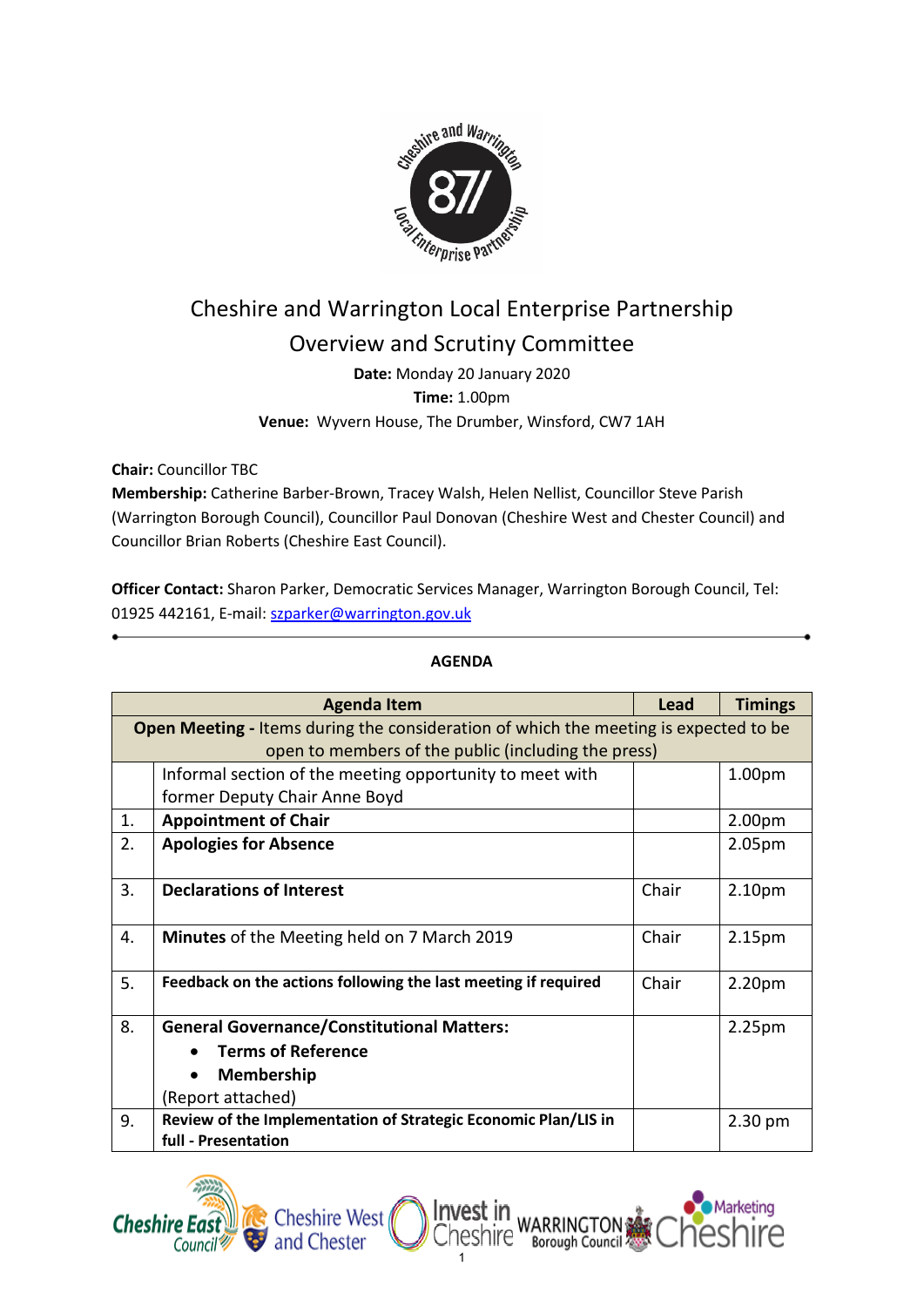| 10.                                          | Review of Progress of the Programmes that the LEP manages -                                                                                                                                                                                                                                                                                                                                                                                                                                                                                                                                                                                                                                                                      |       | 3.00pm  |  |
|----------------------------------------------|----------------------------------------------------------------------------------------------------------------------------------------------------------------------------------------------------------------------------------------------------------------------------------------------------------------------------------------------------------------------------------------------------------------------------------------------------------------------------------------------------------------------------------------------------------------------------------------------------------------------------------------------------------------------------------------------------------------------------------|-------|---------|--|
|                                              | presentation.                                                                                                                                                                                                                                                                                                                                                                                                                                                                                                                                                                                                                                                                                                                    |       |         |  |
| 11.                                          | <b>Public Participation</b><br>To receive questions from members of the public in<br>accordance with Governance Procedure Rule 6. A total period<br>of 15 minutes will be allocated for members of the public to<br>speak at Panel meetings. Each member of the public shall be<br>limited to a period of up to 5 minutes speaking.<br>Members of the Public may speak on any matter relating to<br>the work of the Committee. During public speaking time,<br>members of the public may ask questions of the Committee<br>and the Chairman in responding to the question may answer<br>the question, may decline to do so, may agree to reply at a<br>later date or may refer the question to an appropriate person<br>or body. | Chair | 3.30pm  |  |
|                                              | Questions will be asked and answered without discussion. In<br>order for officers to undertake any background research,<br>members of the public who wish to ask a question at a<br>Committee meeting should submit the question at least a day<br>before the meeting.                                                                                                                                                                                                                                                                                                                                                                                                                                                           |       |         |  |
|                                              | Members of the public are to be able to put questions direct<br>to the Committee via social media platform Twitter:<br>@candwlep                                                                                                                                                                                                                                                                                                                                                                                                                                                                                                                                                                                                 |       |         |  |
| 12.                                          | <b>Work Programme</b>                                                                                                                                                                                                                                                                                                                                                                                                                                                                                                                                                                                                                                                                                                            | Chair | 3.45 pm |  |
| 13.                                          | <b>Future Meeting Dates (3pm at Wyvern House)</b>                                                                                                                                                                                                                                                                                                                                                                                                                                                                                                                                                                                                                                                                                | Chair | 4.00pm  |  |
|                                              | <b>Provisional Dates for 2020/21</b>                                                                                                                                                                                                                                                                                                                                                                                                                                                                                                                                                                                                                                                                                             |       |         |  |
|                                              | 5 March, 4 June; 3 September; 3 December 2020.                                                                                                                                                                                                                                                                                                                                                                                                                                                                                                                                                                                                                                                                                   |       |         |  |
| Part II - Matters to be discussed in private |                                                                                                                                                                                                                                                                                                                                                                                                                                                                                                                                                                                                                                                                                                                                  |       |         |  |
| 14.                                          | Nil                                                                                                                                                                                                                                                                                                                                                                                                                                                                                                                                                                                                                                                                                                                              |       |         |  |
|                                              |                                                                                                                                                                                                                                                                                                                                                                                                                                                                                                                                                                                                                                                                                                                                  |       |         |  |

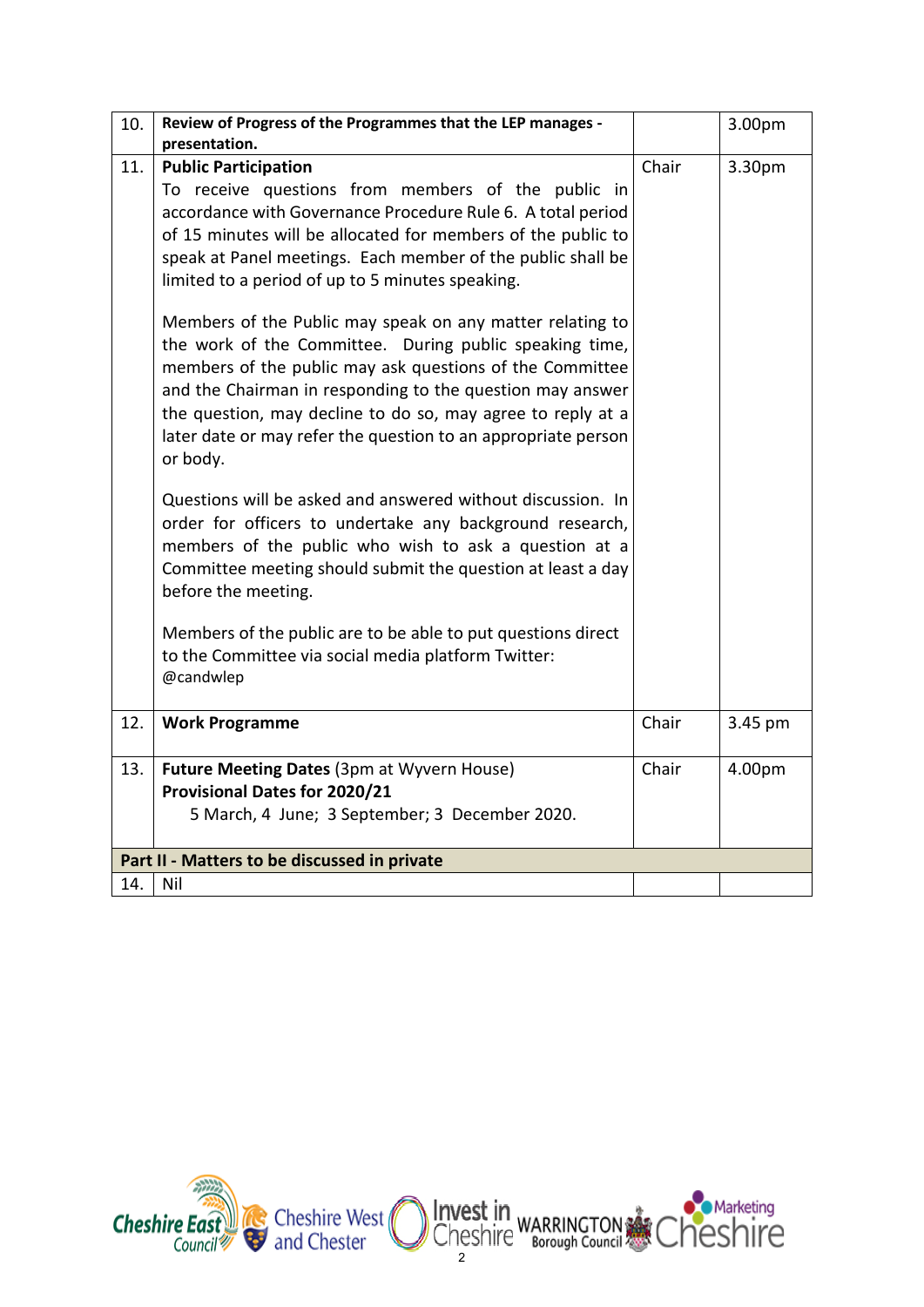**Agenda Item 4** 



# **Cheshire and Warrington Local Enterprise Partnership Overview and Scrutiny Committee 7 March 2019**

**Present:** Councillor B Powell (Chair), , G Butler and Councillor H Davenport

# **Also In Attendance:**

- B Magan, Head of Democratic and Member Services, Warrington Borough Council providing support for the Cheshire and Warrington LEP; and
- Representatives from MHCLG were in attendance: Alex Plant and Rebecca Bryning.

# **16. Apologies**

Apologies for absence were received on behalf of Councillor J Kerr-Brown.

# **17. Declarations of Interest**

A Boyd declared an interest in relation to being a Non-Executive Member on the Board of Weaver Vale Housing Trust appointed September 2018, remained in the room and took part in any voting and decision making.

## **18. Minutes**

The minutes of the meeting of the Scrutiny Committee held on the 7 June 2018 were received as a correct record.

The notes of the informal meetings held on the 6 September and 6 December 2018 were received and noted.

## **19. Feedback on the actions following the last meeting**

Philip Cox, Chief Executive Cheshire & Warrington Local Enterprise Partnership provided feedback on the recruitment process for Board and Committee members, including new Scrutiny Committee members.

## **20. General Governance/Constitutional Matters: Terms of Reference; Membership**

Members **AGREED** as follows:-

(1) To note the recruitment process as reported in 19 above;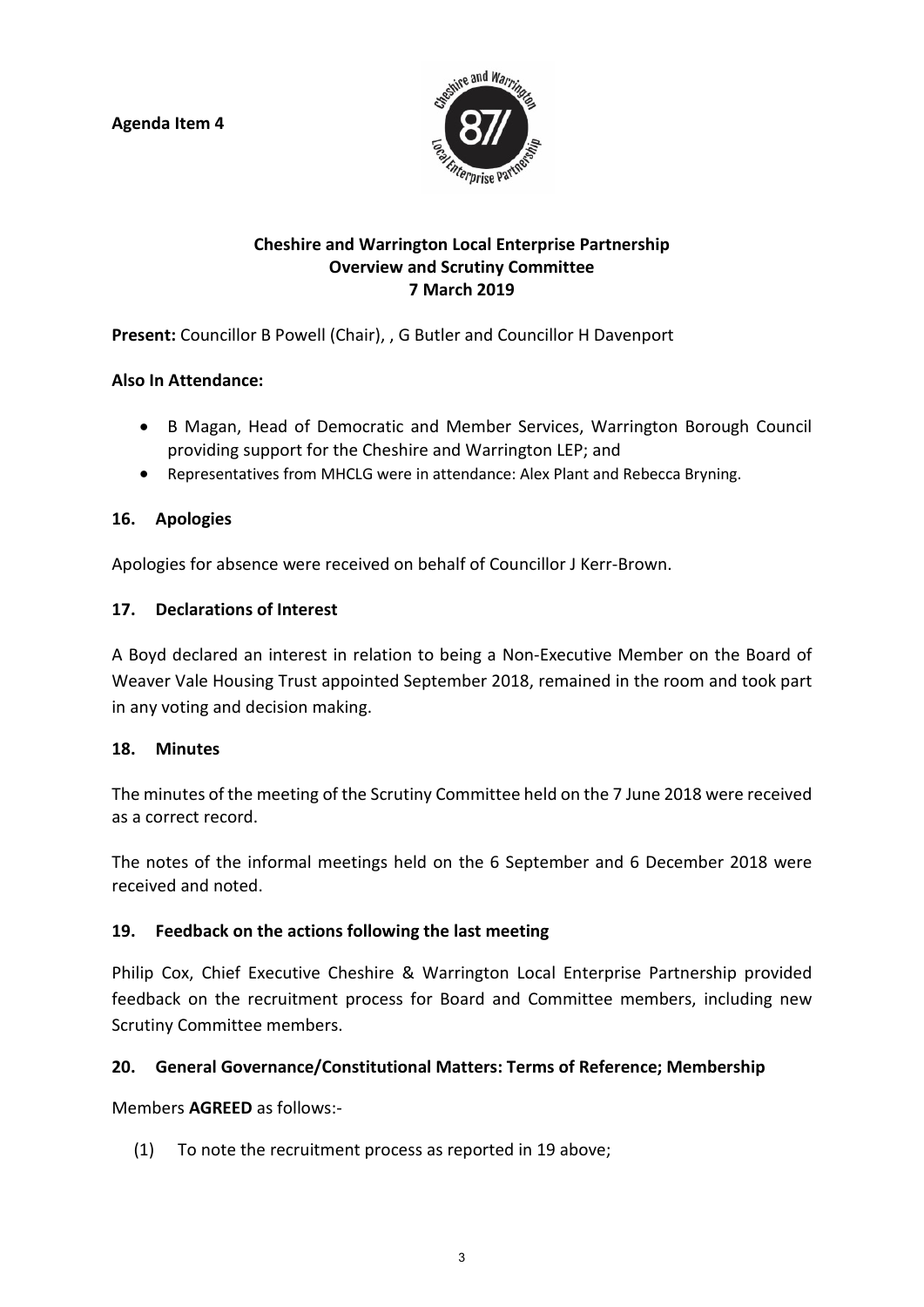- (2) That the Scrutiny Committee take ownership and responsibility for the Terms of Reference and work programme of the Committee;
- (3) That the quorum should remain at four;
- (4) That the number of representatives on the Committee be increased from six to eight;
- (5) That the additional two representatives to be included on the Committee be drawn from business intermediary groups and that the groups chosen should represent the spectrum of large, medium and small/micro sizes of business;
- (6) That the change in membership be reported to the next LEP Economic Prosperity Board (on which the 3 LA Leaders sit) for comment and discussion;
- (7) That the date of meetings the Committee be more close aligned to the timetable for significant LEP activity such as budget development, the production of key plans and strategies and the monitoring of major programmes: the dates being as follows: 6 June; 5 September; 5 December 2019; and 5 March 2020;
- (8) That the three local authorities be invited to nominate two substitute Members each for the public sector appointments;
- (9) That the terms of office of appointees be lengthened;
- (10) That the local authority representatives be requested to brief any substitute required to serve, as necessary;
- (11) That appointees may, if they so wish, serve for a period of two consecutive terms of office, subject to the usual appointment arrangements; and
- (12) That representatives who are unable to attend for two consecutive meetings without reasonable cause should be disqualified

## **21. Draft Local Industrial Strategy**

The Committee received a progress report from Philip Cox, Chief Executive Cheshire & Warrington Local Enterprise Partnership. The progress report covered the following key areas:

- Journey so far;
- Local Policy Context;
- Our approach to the LIS
- Economy and Productivity and Overall Productivity;
- Spotlight on the super strength specialism: manufacturing, energy & environment, life sciences;
- Bringing finance and business service to the forefront;
- Unlocking the potential of the logistics and distribution sector;
- The five foundations of productivity: ideas, infrastructure, business environment, place, people;
- The clean growth grand challenge;
- Supporting UK development of other grand challenges; and
- Potential priorities for growth.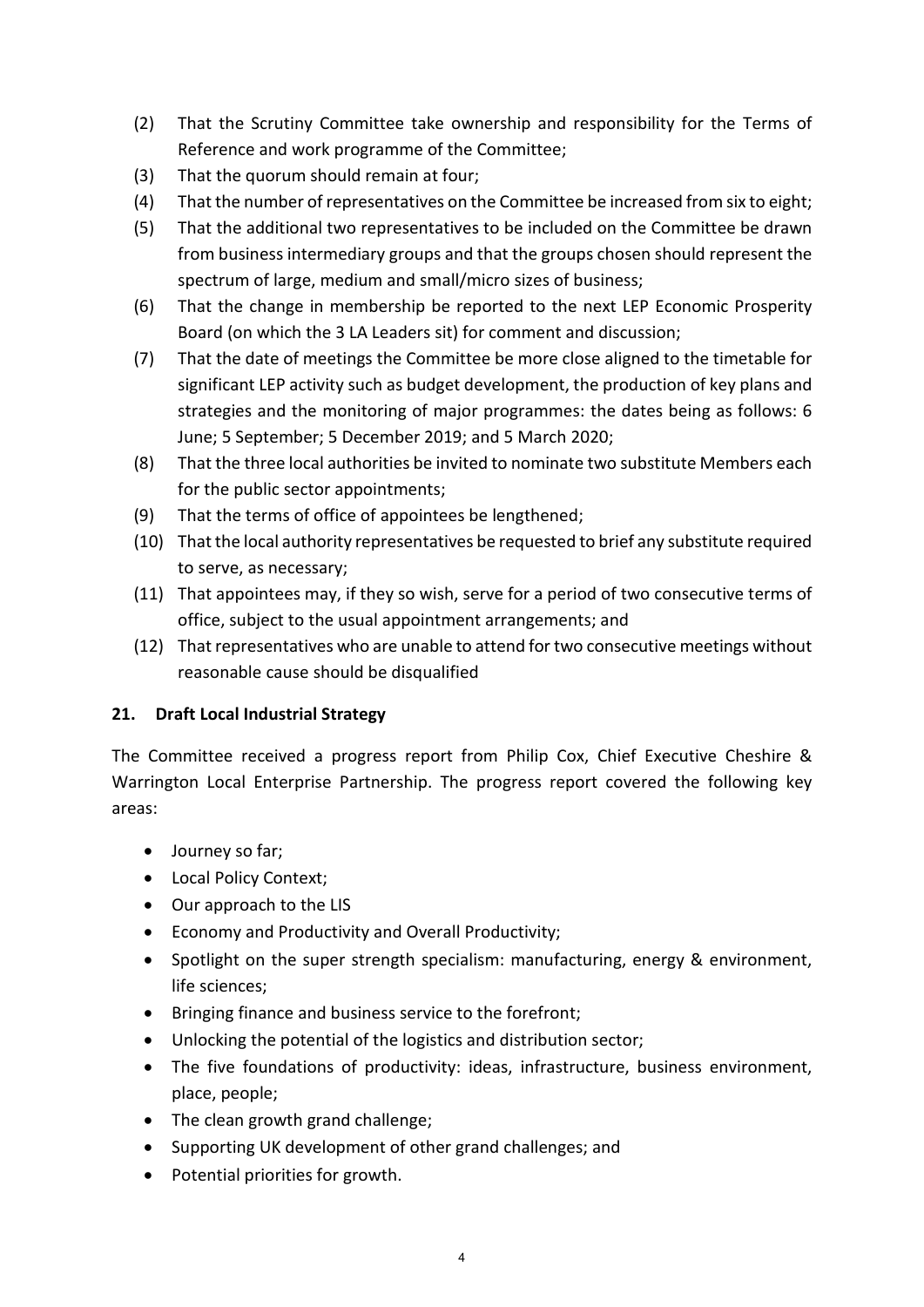Scrutiny Committee Members discussed and noted the progress report.

# **22. Work Programme**

The Scrutiny Committee received and considered a work programme report and AGREED that an 'induction session. Be added as part of any future meeting to welcome new members to the Committee

## **23. Future Meeting Dates**

Decision – To note the following schedule of meetings, commencing at 3.00pm, at Wyvern House (subject to availability)

- 6 June; 5 September 2019;
- 5 December 2019; and
- 5 March 2020

**THIS PAGE IS LEFT BLANK INTENTIONALLY**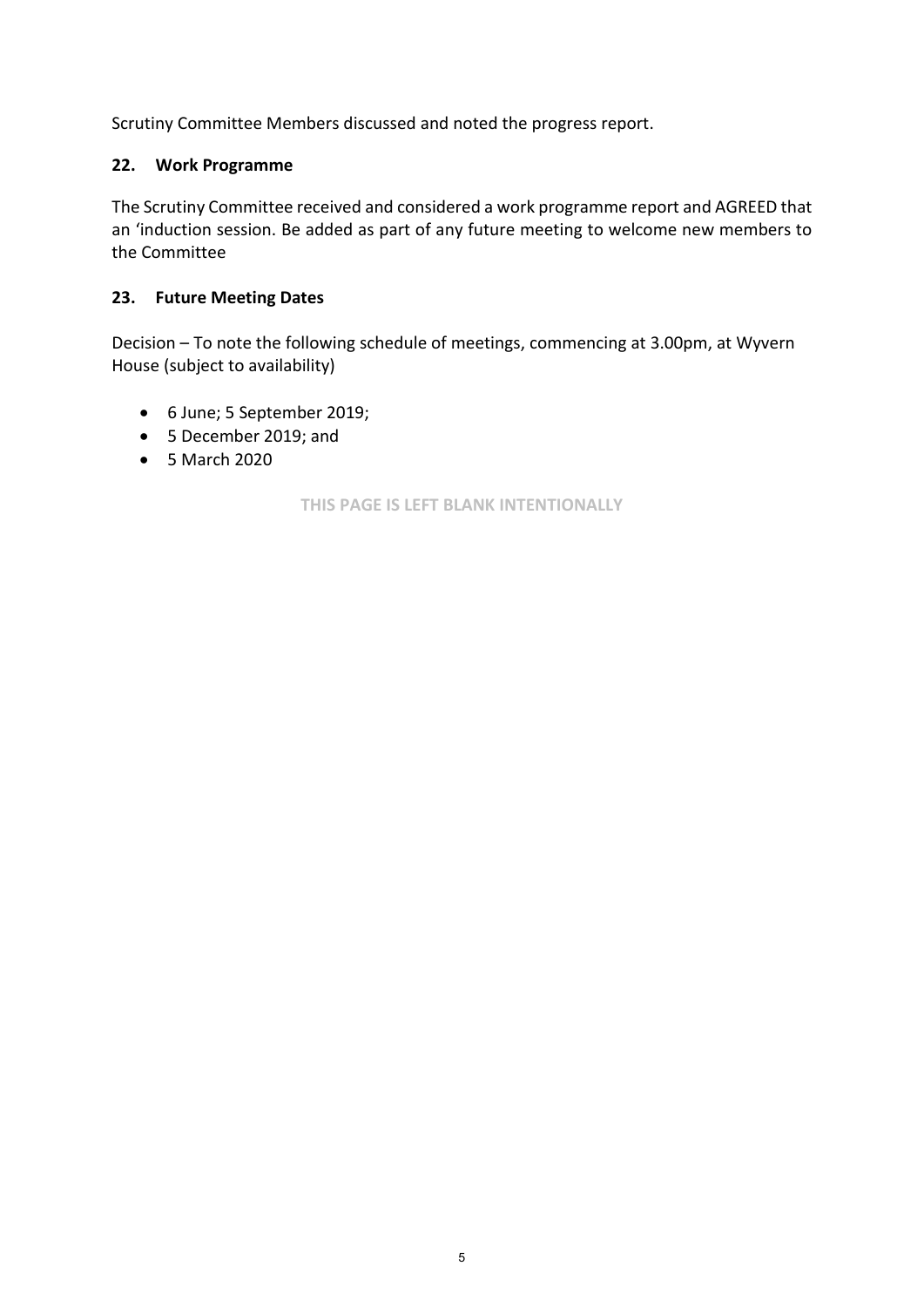

# **Cheshire and Warrington Local Enterprise Partnership Overview and Scrutiny Committee**

**Title: Introduction to Overview and Scrutiny Agenda items: 8 Prepared by: Matthew Cumberbatch, Director of Date of Report: 20 January 2020 Law and Governance - Warrington Borough Council**

## **A. Executive Summary**

This report is intended to support the first meeting of the Cheshire and Warrington Local Enterprise Partnership Overview and Scrutiny Committee and provides background information to a number of items on the Committee's main Agenda, including:-

- General background to the Committee
- The Committee's role and its governance arrangements
- Appointment of the Chair and Deputy
- Terms of Reference
- Training Work Programme
- Future Meetings Dates

## **B. Recommendations /Actions Requested**

To note the purpose of the Overview and Scrutiny Committee and to agree the core governance arrangements for the operation of the Committee.

## **C. Details**

## **1. Background**

1.1 Local Enterprise Partnerships (LEPs) were established as locally-derived business-led partnerships between the private and public sector that would drive local economic growth. There are now 38 LEPs in England and their role has developed considerably since 2010. They now have responsibility for around £12billion of public funding and are the mechanism for channelling the Local Growth Fund and other funding to localities.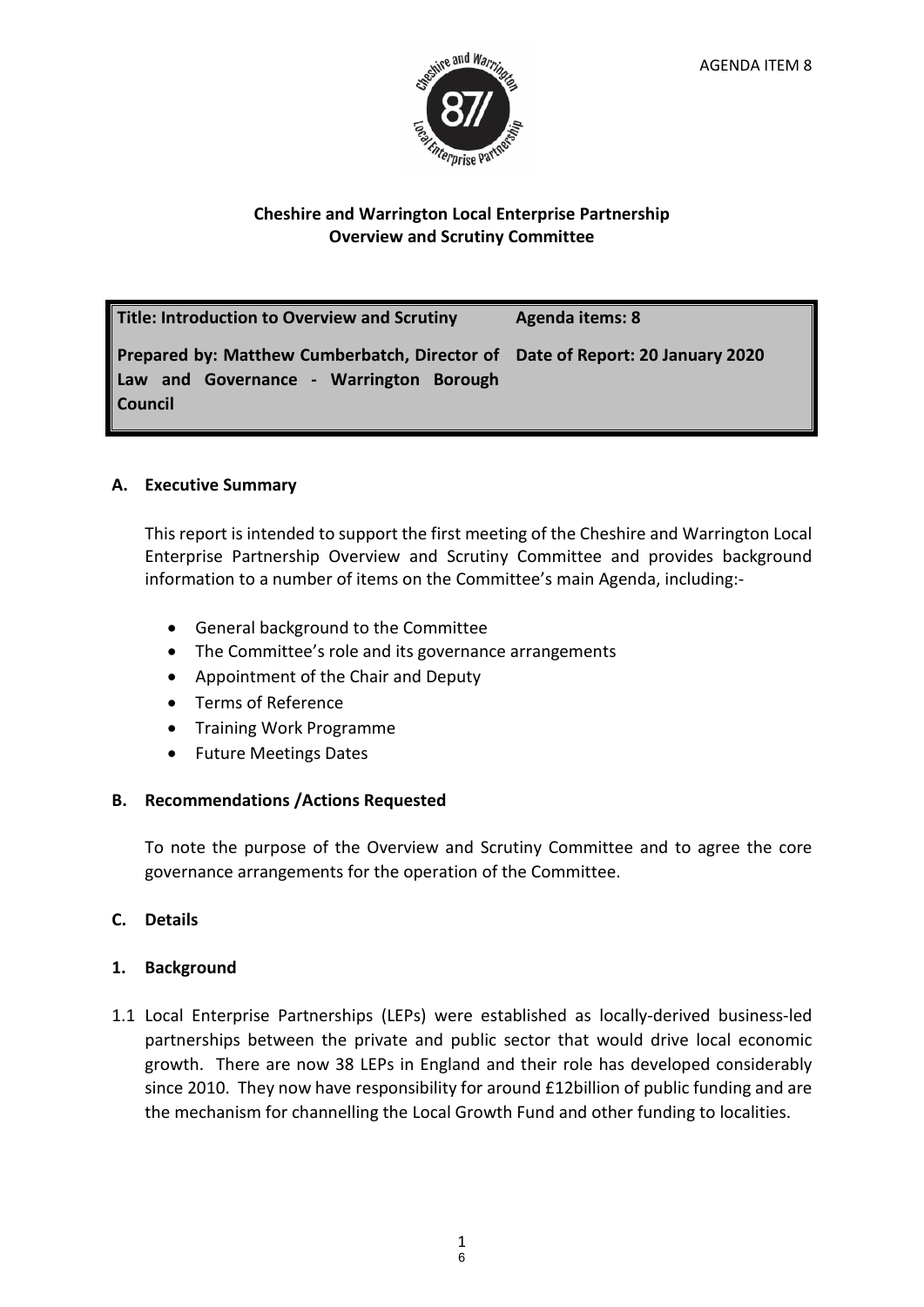- 1.2 As the role of LEPs has developed, the Government has reviewed the statement of arrangements it expects to see in place within each LEP. This is set out in the National LEP Assurance Framework issued by the Department for Communities and Local Government (DCLG) and is one element of the wider assurance system around LEPs. The National Assurance Framework sets out what government expects LEPs to cover in their local assurance frameworks and the last revision was issued in November 2016. That revision strengthens the rules which LEPs must follow to ensure greater transparency and accountability on how public money is spent.
- 1.3 The National Framework states that is important that LEPs have clear arrangements in place which enable effective and meaningful engagement with local partners and the public. LEPs are required to operate transparently, thereby giving the public confidence that decisions made are proper, based on evidence, and capable of being independently scrutinised.
- 1.4 The National Framework goes on the say that the LEP's local assurance framework must set out what (if any) independent scrutiny arrangements the LEP has in place and whether these are integrated into part of the local authority's arrangements or separate from them. DCLG would strongly encourage LEPs to make use of independent scrutiny arrangements, for example by establishing an overview and scrutiny committee to provide checks and balance in the operation of the partnership.
- 1.5 For those LEPs who already carry out independent scrutiny, the format for overview and scrutiny varies across the country. For example, in some areas joint overview and scrutiny committees have been established by their constituent local authority members to undertake externally based overview and scrutiny. In other cases the overview and scrutiny committee is a committee of the LEP itself.
- 1.6 The Cheshire and Warrington Local Enterprise Partnership Growth Programme Assurance and Accountability Framework, published on 28 February 2017, confirms that CWLEP's commitment to working up proposals to set up an independent overview and scrutiny committee to provide checks and balance in the operation of CWLEP and to ensure accountable and transparent decision making within CWLEP.
- 1.7 The outcome of a Review of Local Enterprise Partnership Governance and Transparency, led by Mary Ney, Non-Executive Director, DCLG Board, in October 2017, reinforced the importance and value of independent scrutiny. The review identified a number of key features of decision-making processes which promote assurance on good governance. including use of scrutiny arrangements to monitor decision-making and the achievements of the LEP. The Review Report goes on to recommend that local assurance frameworks should set out that all decisions must be subject to the normal business case, evaluation and scrutiny arrangements. The Report also notes that a number of LEPs, but not all, refer to the role of scrutiny in overseeing their performance and effectiveness. However, in the light of the different structures across LEPs, the Report did not believe it appropriate to specify any particular approach to scrutiny.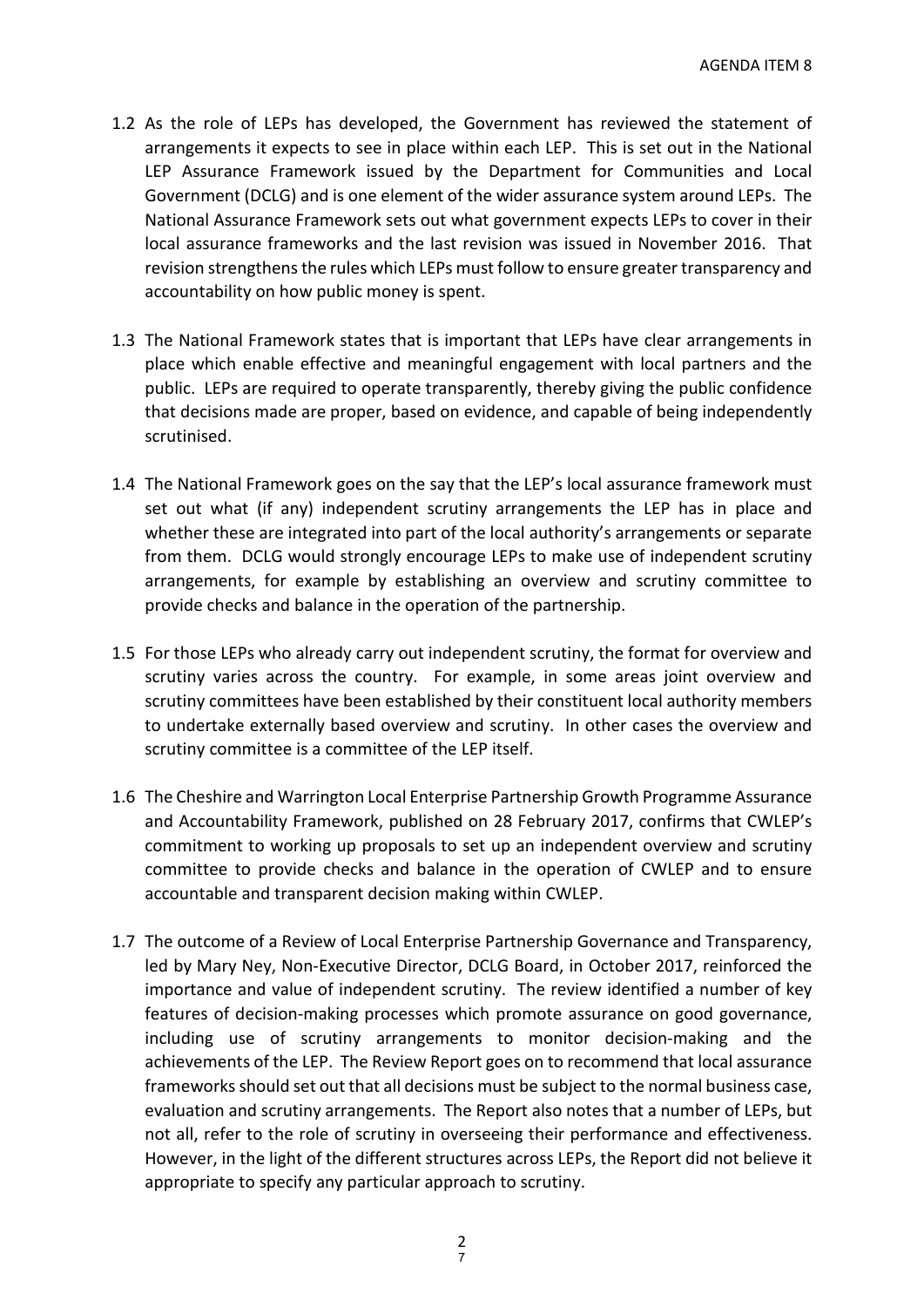1.8 A further Government report - *Strengthened Local Enterprise Partnerships published in July 2018*, sought to improve LEP governance. That document includes a chapter on 'Accountability and Performance' which mentions engagement with LA scrutiny panels. However, C&WLEP were doing this anyway as well as having their own internal Scrutiny Committee.

1.9 The concept of overview and scrutiny in the public sector is not a new one. At national level Governmental policy decisions and Issues of national significance are debated by Parliamentary Select Committees, which make recommendations to Government for action. At local authority level, the Local Government Act 2000 provided for overview and scrutiny committees to be appointed by those authorities operating executive models of governance, to enable backbench councillors to review and scrutiny decisions of the executive or the Council itself. Scrutiny is now embedded into the way that public bodies carry out their business and more recent statutory constructs such as sub-national transport bodies, like Transport for the North, and combined authorities, must all have scrutiny arrangements build in.

#### **2. Effective Scrutiny**

- 2.1 Overview and scrutiny comprises both forward looking ('overview') and review ('scrutiny') elements. This means that work can be about influencing decision makers before decisions are taken based on input from the stakeholders or from a sense of what the local community would want. Work can also be reflective, looking at performance and the outcomes of previous decisions and programmes to see where improvements can be made for the future. Scrutiny can also have a focus on internal processes or the culture of an organisation, such as how transparent it is.
- 2.2 The Centre for Public Scrutiny (CfPS) is a charity which promotes and supports scrutiny in the public, private and not for profit sectors. CfPS, has identified three good governance principles, and see the role of scrutiny as ensuring:- accountability , transparency and involvement. Their view is that the need for oversight and accountability is particularly urgently felt in the case of LEPs, because of the large amounts of public money available to invest to promote growth across the areas for which they have responsibility. CfPS also point to a more reflective governance environment amongst LEPs, at national and local level and an opportunity for scrutiny to find itself at the heart of securing a financially sustainable future for local people.
- 2.3 CfPS has previously identified four Effective Scrutiny Principles, in that it:-
	- Provides critical friend challenge to decision-makers;
	- Enables the voice and concerns of the public and its communities;
	- Is carried out by independent minded governors who lead and own the scrutiny process; and
	- Drives improvement in public services.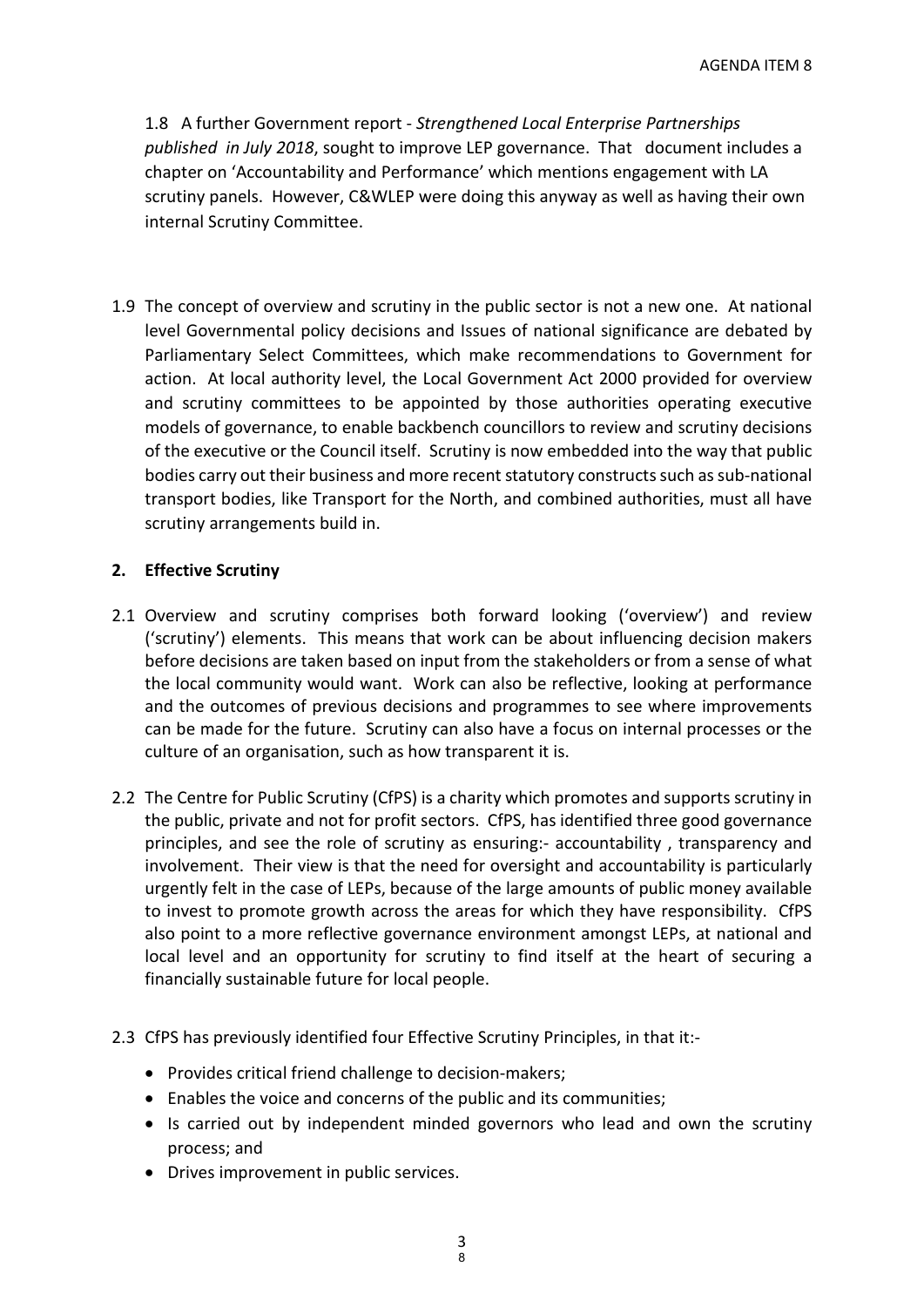- 2.4 Some key concepts for the Committee to consider are that Scrutiny should:-
	- Be a Member led process;
	- Be independent of the LEP Board;
	- Offer constructive challenge to prompt LEP Board reflection;
	- Be an honest broker;
	- Make recommendations which are evidence based;
	- Be part of a wider web of accountability, which may include partners and the public;
	- Not unnecessarily duplicate other assurance activity;
	- Be appropriately challenging and use effective questioning techniques;
	- Ensure value for money;
	- Provide high levels of assurance.
- 2.5 To enable the Committee to carry out its role effectively, Scrutiny will need to gather and filter intelligence from a variety of sources. The following information could potentially be used, however the list is not exhaustive:-
	- CWLEP Board agendas and decisions;
	- Other Committees' agendas and decisions;
	- Performance Management and Budget monitoring information;
	- Programme progress and outcomes;
	- Strategic Economic Plan;
	- Accountability Framework;
	- Commissioned research;
	- Officer reports and partners' reports;
	- Government reports;
	- Witness and stakeholder evidence;
	- Reports from local authority overview and scrutiny committees;
	- Hot topics (public and press); and
	- Best practice/benchmarking
- 2.6 It should be noted that, as with all other models of scrutiny, CWLEP's Overview and Scrutiny Committee is not a decision-making body. However, it will be able to publicise its findings and make recommendations to the CWLEP Board and its other Committees as to their decision making processes. All recommendations must be realistic and achievable in order for the Committee to make an impact and to be a credible voice within the assurance framework.

## **3. Appointment of Chair and Deputy**

3.1 The Committee should to appoint a Chairman and Deputy Chairman from amongst its Membership for an annual term of office, which may include the first meeting and the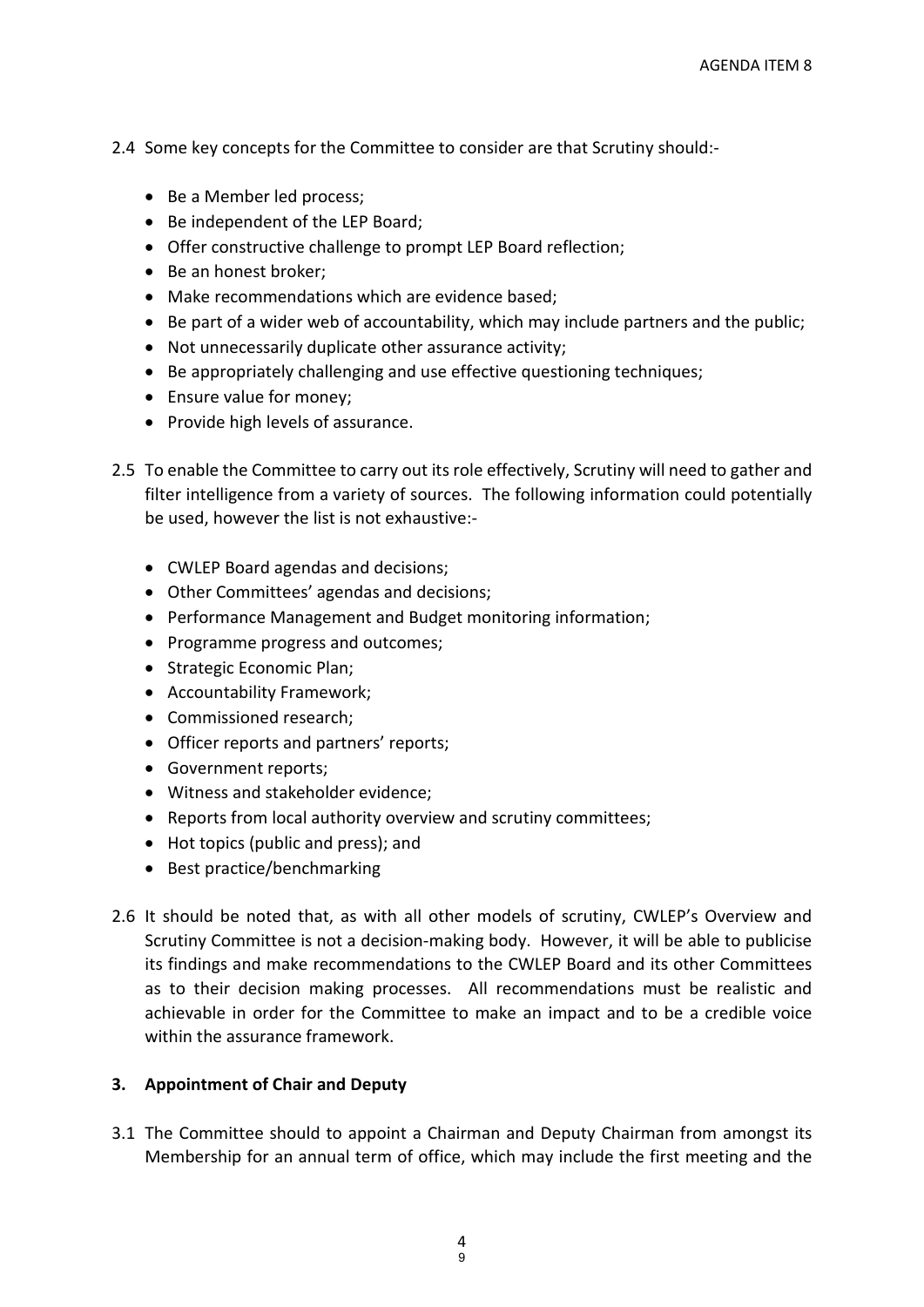whole of the 2020 year. Appointments will be made on an annual basis thereafter. The role of the Chairman and in his/her absence the Deputy, will be:-

- To set the Agendas for meetings, having regard to the advice of support officers;
- To develop a draft Annual Work Programme, having regard to the advice of support officers;
- To facilitate the smooth running of each meeting;
- To ensure that Members of the Committee have an equal voice and an opportunity to discuss and debate items of interest;
- To ascertain the sense of the meeting and ensure realistic recommendations are developed;
- To resolve any dispute in meetings through the exercise of his/her powers;
- To be a point of contact for any press queries about overview and scrutiny;
- To lead the Committee in its role as critical friend; and
- To be a champion for the scrutiny role.

## **4. Terms of Reference**

4.1 A document comprising the draft Terms of Reference is attached at Appendix 1, for approval.

#### **5. Training**

- 5.1 Members of the Committee may wish to consider what training needs they may have. This may include a range of needs, comprising both knowledge and skills development, such as:-
	- briefings on the Plans and Programmes of the CWLEP;
	- skills based training, such as effective questioning techniques;
	- networking with other LEP scrutiny committees to share best practice;
	- Access to key documents; and
	- Attendance at formal training event or conferences.
- 5.2 Suitable training may be delivered in-house by officers of CWLEP, or its constituent local authorities, or could be available through external providers, such as the Local Government Association (LGA), CfPS, North West Employers, LEP Network and others. No specific budget provision has been made for training, so any expenditure for assessed development needs may require further approval.

## **6. Work Programme**

6.1 Good practice suggests that the Committee should develop an Annual Work Programme of key topics it wishes to consider, commencing in 2020. This Work Programme can be developed from a mixture of sources, and it is suggested that initially this is based upon the terms of reference of the Committee, discussions between the Committee Chairman,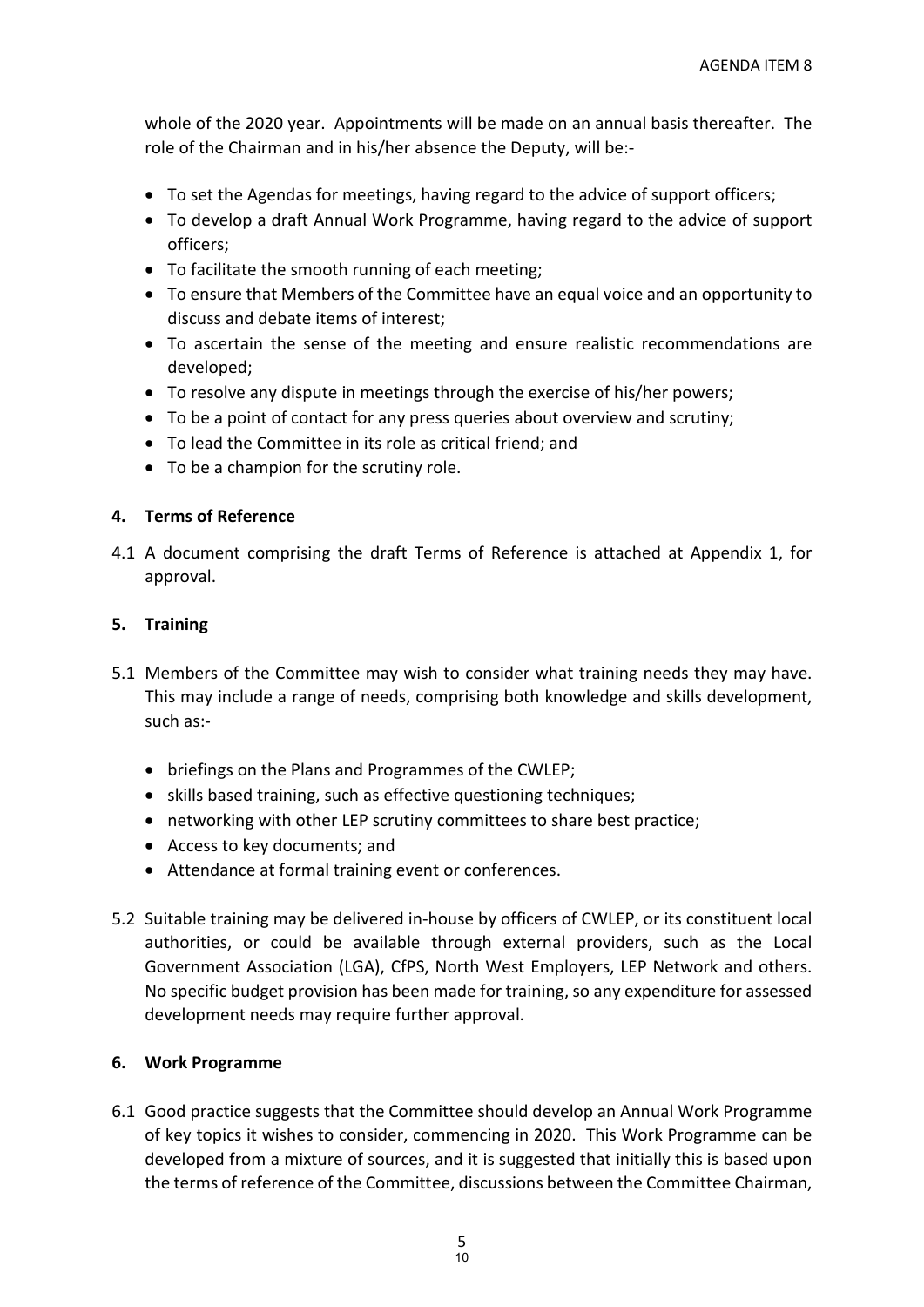core CWLEP Officers and scrutiny support staff. Items for the Work Programme might include:-

- areas of high risk or low levels of assurance;
- areas of significant expenditure;
- areas of identified underperformance;
- programmes which are reaching a milestone or completion;
- new plans or plans which are undergoing review;
- thematic or cross-cutting reviews;
- public or stakeholder concerns; and
- existing areas of interest or concern, as identified by Committee members.
- 6.2 Subject to the views of the Committee, the Chairman and its officers will carry out work prior to the next meeting to develop a draft Work Programme for 2020. In the interim, the Committee is invited to identify any topics it wishes to consider for inclusion in its draft programme at this stage.

#### **7. Future Meeting dates**

- 7.1 It is estimated that the Committee will need to meet quarterly to fulfil its remit. The Committee is invited to discuss a suitable day, time and venue for its quarterly meetings and to authorise the Chairman to finalise a suitable schedule of dates.
- 7.2 A suggested programme of dates based on the first Thursday of the month (quarterly) would be as follows, however those dates may be subject to availability of key officers and accommodation:-
	- 5 March 2020
	- 4 June 2020
	- 3 September 2020
	- 3 December 2020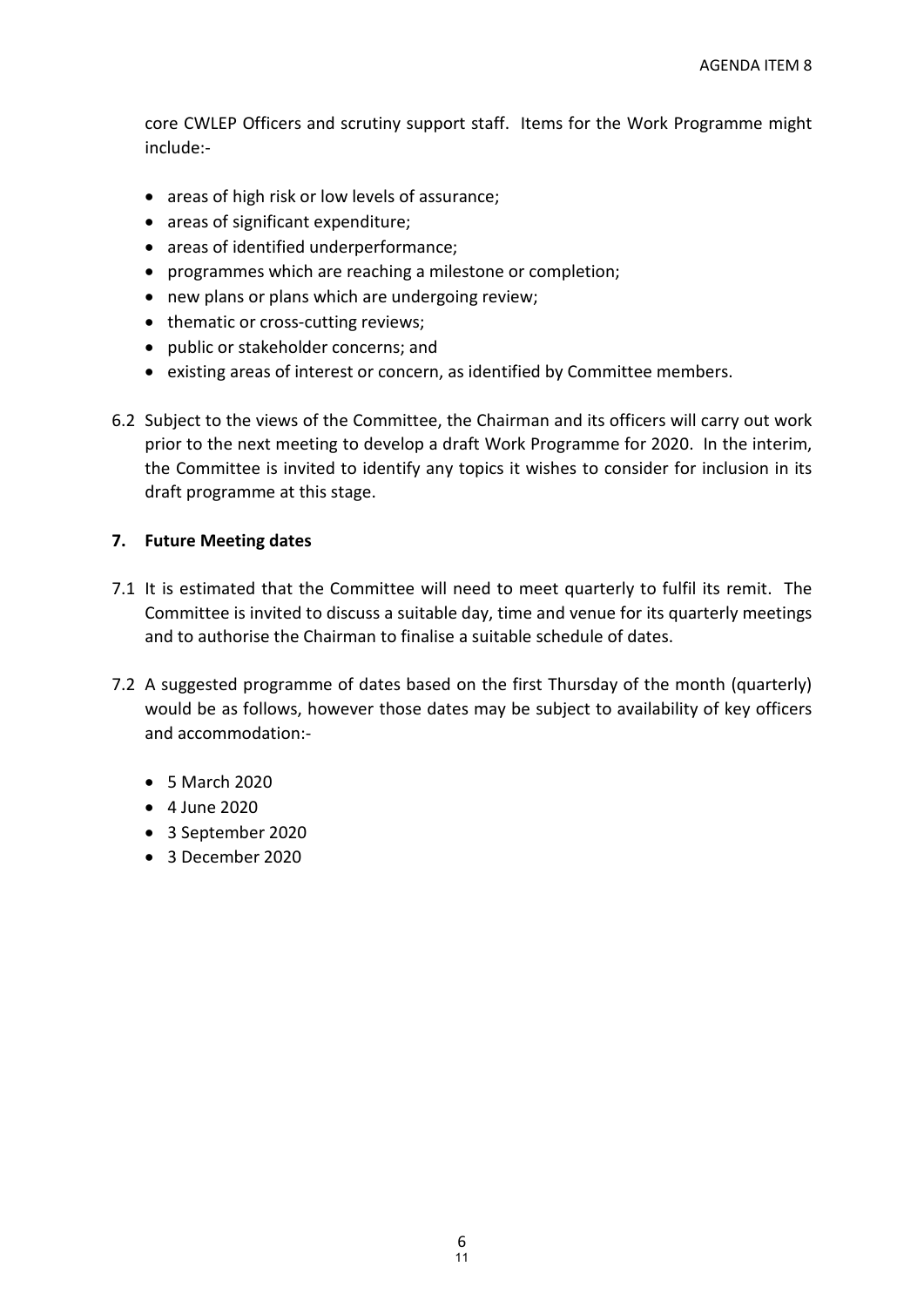

**Scrutiny Committee Terms of reference**

**Updated November 2019**

#### **1. Membership**

It is proposed that the committee has a membership of six, made up of three Local Authority representatives and three private sector representatives. These must not be board members of the LEP.

Chair: To be a representative from a Local Authority on an annual rotating basis

The Chair will be appointed at the first meeting of the committee for a period of one year. After this time a new chair should be appointed every year.

Members of the committee

Catherine Barber – Brown

Tracey Walsh

Helen Nellist

Cllr S Parish - Warrington BC (Sub Cllr Kerr Brown)

Cllr Paul Donovan -Cheshire West & Chester Council

Cllr Brian Roberts - Cheshire East Council (Sub - Cllr Suzanne Brookfield)

Each member will be appointed for a period of 18 months.

Appointees may, be re-appointed for a second term subject to agreement by the Chair of the LEP and satisfactory attendance and performance.

Representatives who are unable to attend for two consecutive meetings without reasonable cause are to be disqualified.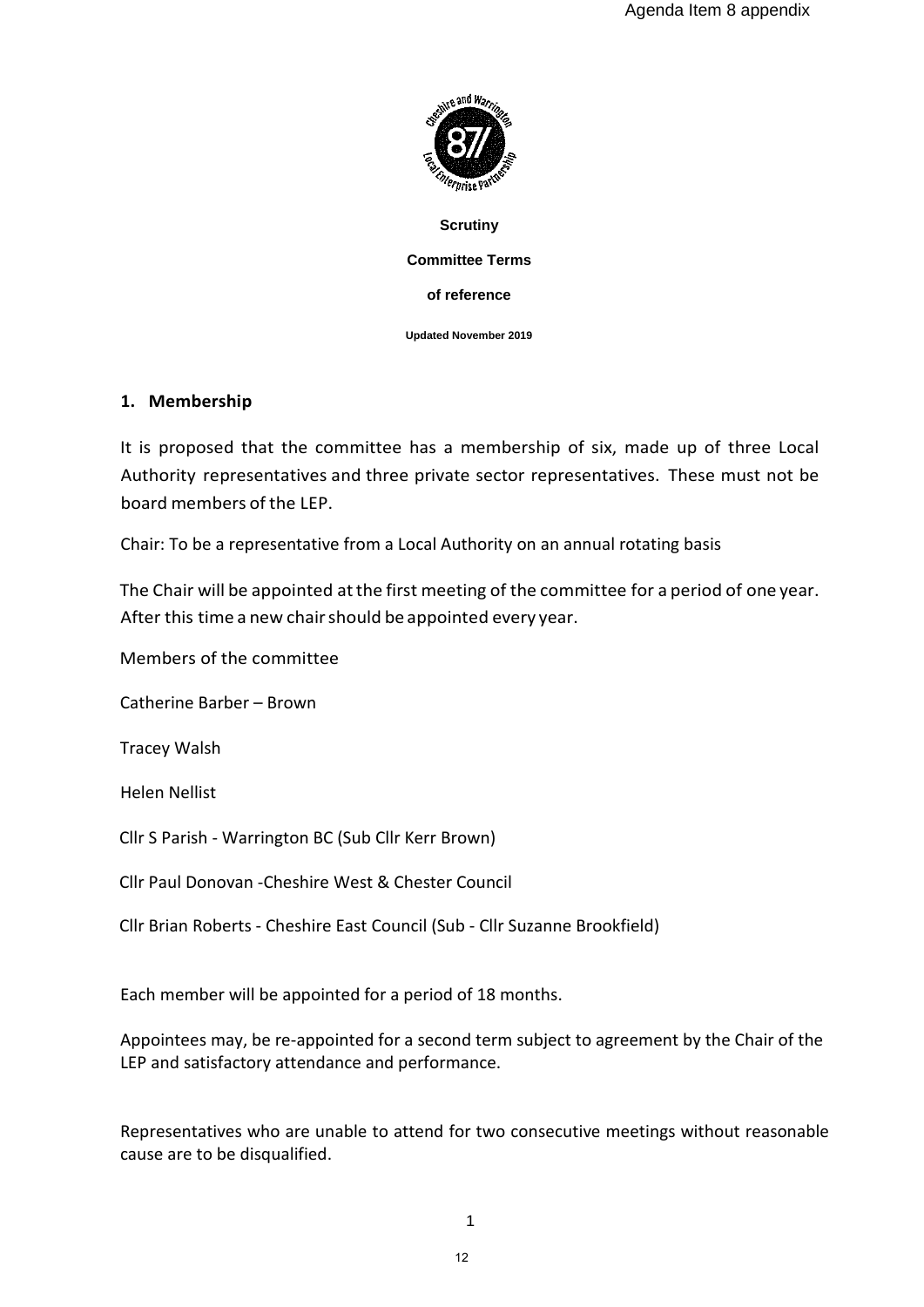# **2. Overview ofthe Role of the committee:**

The Scrutiny Committee's function is to increase transparency of the decisions made by the LEPand to give further assurance by providing an independent committee that is able to explore and interrogate the rationale for decisions made. The Committee will not have the power to delay or refer back the LEP's decisions, but it will be able to publicise its conclusions and make recommendationsfor improvements to the LEP's decision making processes. Itsremit willtherefore be very similar to the Public Accounts Committee. The committee will be able and make recommendationsfor improvements to the decisionmakingprocessif appropriate.

The Agenda for the committee should be broadly set at the beginning of each year and will consist of long-term review of LEP programmes but will also allow enough flexibility and time for a review of other significant decisions as they arise in the year.

The terms of reference will be reviewed annually to ensure they align with government policy around accountability and transparency.

## **3. Objective of the Scrutiny Committee**

The objective is to make positive recommendations for how future decisions of the LEP can be effectively implemented.

All the deliberations of the committee will be held in public and made public in order to help transparency with regard to how and why decisions have been made by the LEP board and committees.

#### **4. Terms of Reference**

The Scrutiny Committee is specifically charged with:

- Review the decision making of each of the sub-committees and Board of the LEP to ensure due process has been followed and there is a transparent audit trail.
- Review the progress of the programmes that the LEP manages including but not limited to: Local Growth Fund, Growing Place Fund, European Programme and the Growth Hub. The committee should identify and/or consider issues raised, promote best practice and make recommendations for improvement if appropriate.
- Review the implementation of the Strategic Economic Plan and identify opportunities for improvement.
- Review the output and outcome information of the programmes to ensure that the LEP activities are having a beneficial impact on the economy of the LEP area.